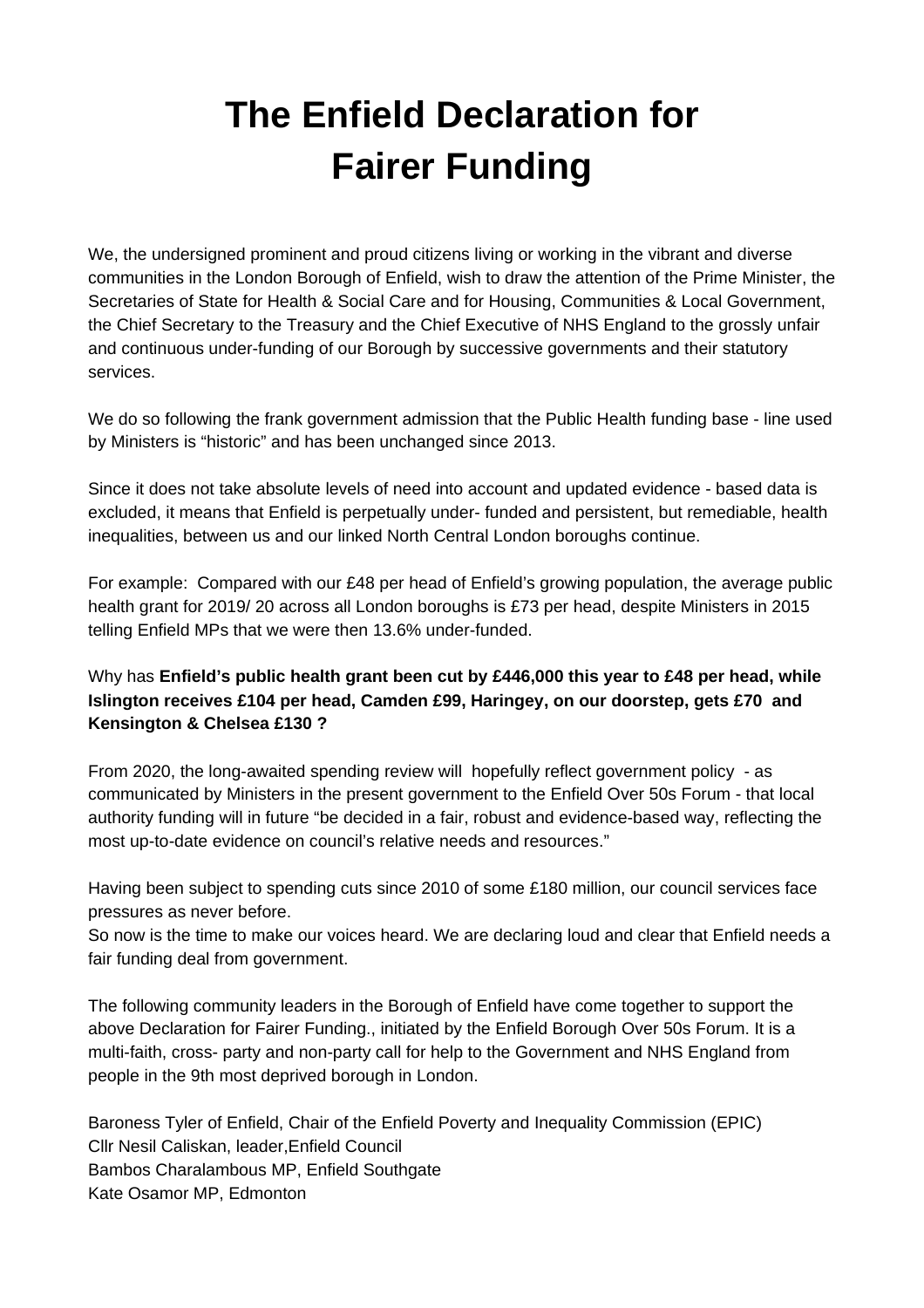Feryal Clark MP, Enfield North Joanne McCartney, Member Greater London Assembly Cllr. Saray Karakus, Mayor of Enfield 2018/19 Cllr Kate Anolue, Mayor of Enfield 2019/20 Imam Adam Kantar, Rumi Mosque, Edmonton, Rabbi Yuval Keren, Southgate Progressive Synagogue Rev Stephen Peake, Edmonton Baptist Church Pastor Ian Sawyer, Albany Church Rev Melanie Smith, Enfield United Reform Churches Talat Shaikh, founder / trustee Enfield Muslim Community & Education Centre Rev Stuart Owen, All Saints Church, Edmonton Christine Whetstone, Chair, Enfield Over 50s Forum Dr Ujjal Sarkar, Medicus Health Partners 14 surgeries, 65 GPs Pamela Burke, chief executive Enfield Carers Centre Jill Harrison, chief executive Citizens Advice Enfield Emma Rigby, founder/director Love Your Doorstep Jo Ikhelev, chief executive, Enfield Voluntary Action Chandra Bhatia, chief executive, Enfield Racial Equality Council Chetna Shah, chief executive, Enfield Asian Welfare Association Ginnie Landon, chief executive, Enfield Women's Centre Marian Cuckson, secretary Enfield Croquet Club Yunus Kamal, chief executive, Oakthorpe Turkish Primary School Carol Kearney, safeguarding lead, St Edmunds Catholic School Litsa Worrall, chief executive, Alpha Care specialists for the Greek and Greek Cypriot Community Susan Foss, deputy manager Old Enfield Charitable Trust Joan Bayliss, Winchmore String Orchestra Liane Burn, chief executive Enfield Disability Action Lesley Walls, chief executive One to One Enfield Jake Sanders, director, Satellite Studios Grazyor Mackowska, Polish Saturday School Enfield Malik Javed, treasurer, Enfield Vision Damien Conrad, co-ordinator The Felix Project Harendra Raval, secretary Deep Indian 50 plus Association Carol Stanley, Chair, Friends of Bush Hill Park Keith Weller,Chair, Friends of Conway Recreation Park Gary Jones, interim chief executive, Age UK Enfield Tim Fellows, chief executive, LGBT Enfield Jean Brewer OBE Chair Ruth Winston Community Centre Dr Christopher Keyte, director, Childrens International Voices of Enfield Krishna Pujara, chief executive Enfield Saheli support for women Mohammed Hossain, Enfield Bangladeshi Welfare Association Abdisalam Abdillani, Somali Welfare Association Ayse Adil, project manager, Familly Based Solutions Peter Gibbs, Chair, Friends of Trent Country Park Derek Wheeler, Chair, Bush Hill Park Residents Association Irene Wilson BEM. President, Willow Residents Association Joyce Smith, Chair, Lancaster Footcare Service Oveta McInnes, Chair, Enfield Caribbean Association